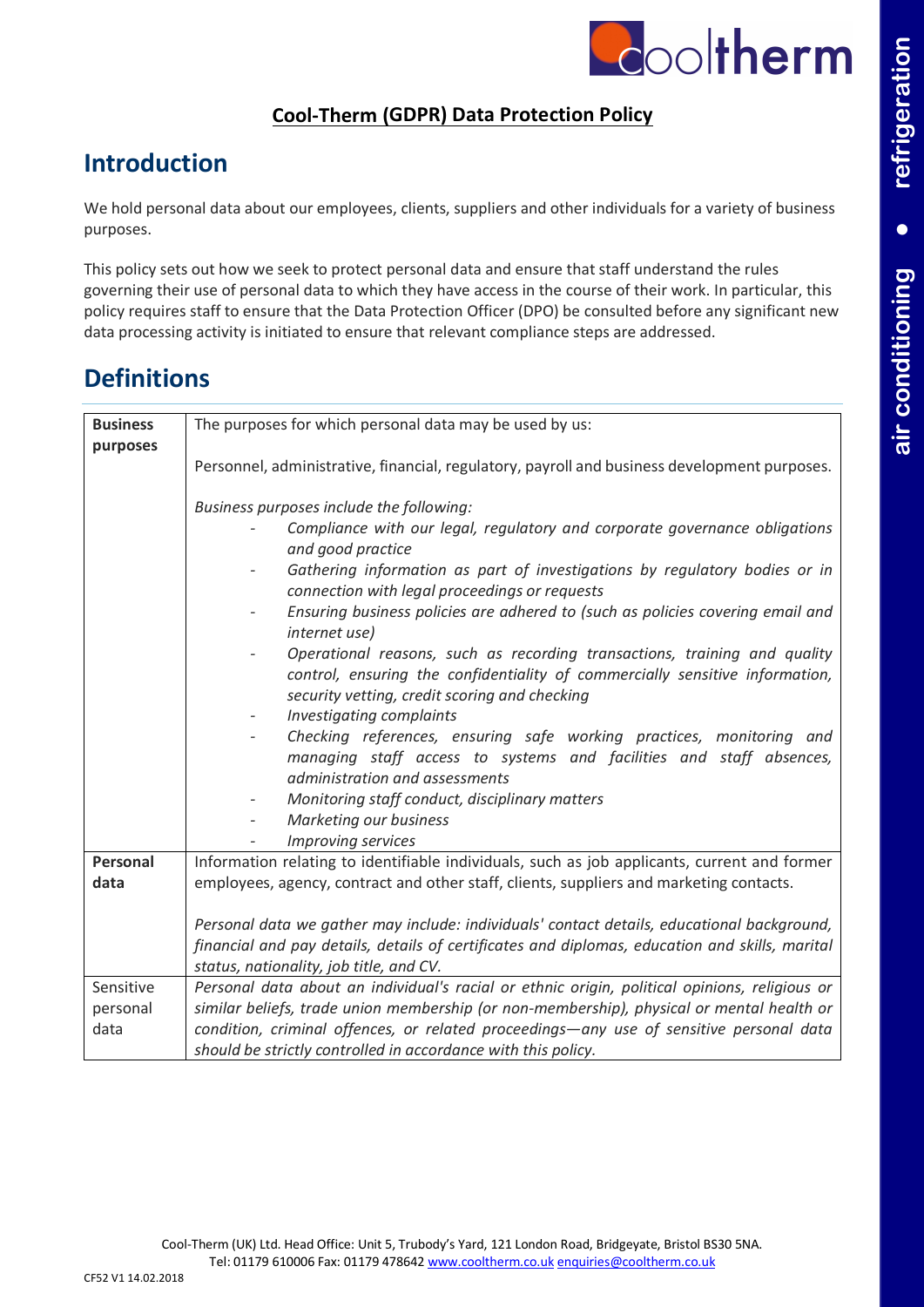

### **Scope**

This policy applies to all staff. You must be familiar with this policy and comply with its terms.

This policy supplements our other policies relating to internet and email use. We may supplement or amend this policy by additional policies and guidelines from time to time. Any new or modified policy will be circulated to staff before being adopted.

#### Who is responsible for this policy?

As our Data Protection Officers, Alex Strong and Paul Daniels have overall responsibility for the day-to-day implementation of this policy.

### **Our procedures**

#### Fair and lawful processing

We must process personal data fairly and lawfully in accordance with individuals' rights. This generally means that we should not process personal data unless the individual whose details we are processing has consented to this happening.

**The Data Protection Officer's responsibilities:**

- Keeping the board updated about data protection responsibilities, risks and issues
- Reviewing all data protection procedures and policies on a regular basis
- Arranging data protection training and advice for all staff members and those included in this policy
- Answering questions on data protection from staff, board members and other stakeholders
- Responding to individuals such as clients and employees who wish to know which data is being held on them by Cooltherm.
- Checking and approving with third parties that handle the company's data any contracts or agreement regarding data processing

#### Responsibilities of the IT Manager – Rob Young

- Ensure all systems, services, software and equipment meet acceptable security standards
- Checking and scanning security hardware and software regularly to ensure it is functioning properly
- Researching third-party services, such as cloud services the company is considering using to store or process data

#### Responsibilities of the Marketing Manager – Rob Young

- Approving data protection statements attached to emails and other marketing copy
- Addressing data protection queries from clients, target audiences or media outlets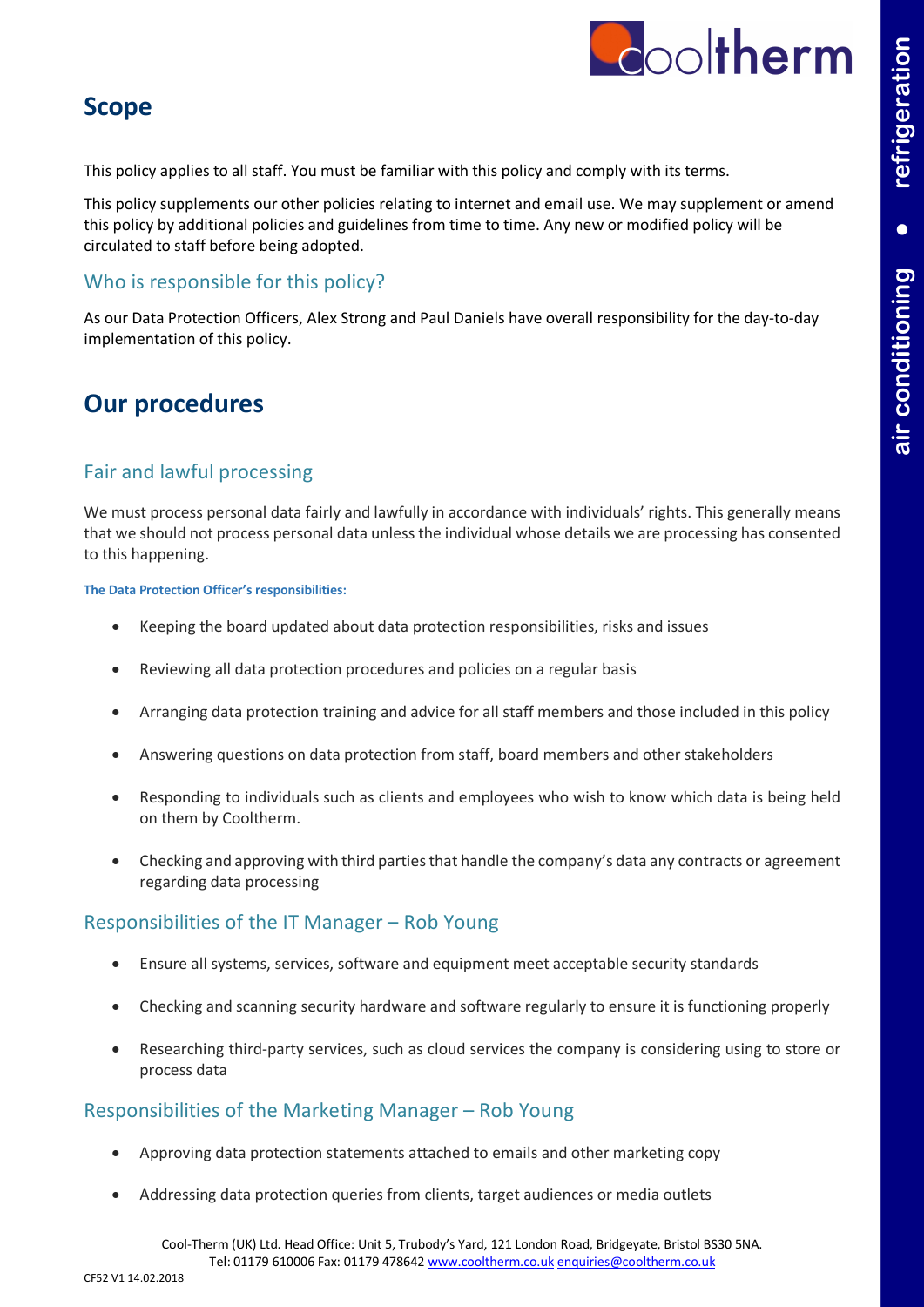

• Coordinating with the DPO to ensure all marketing initiatives adhere to data protection laws and the company's Data Protection Policy

#### **The processing of all data must be:**

- Necessary to deliver our services
- In our legitimate interests and not unduly prejudice the individual's privacy
- In most cases this provision will apply to routine business data processing activities.

Our Terms of Business contains a Privacy Notice to clients on data protection.

The notice:

- Sets out the purposes for which we hold personal data on customers and employees
- Highlights that our work may require us to give information to third parties such as expert witnesses and other professional advisers
- Provides that customers have a right of access to the personal data that we hold about them

#### Sensitive personal data

In most cases where we process sensitive personal data we will require the data subject's *explicit* consent to do this unless exceptional circumstances apply or we are required to do this by law (e.g. to comply with legal obligations to ensure health and safety at work). Any such consent will need to clearly identify what the relevant data is, why it is being processed and to whom it will be disclosed.

#### Accuracy and relevance

We will ensure that any personal data we process is accurate, adequate, relevant and not excessive, given the purpose for which it was obtained. We will not process personal data obtained for one purpose for any unconnected purpose unless the individual concerned has agreed to this or would otherwise reasonably expect this.

Individuals may ask that we correct inaccurate personal data relating to them. If you believe that information is inaccurate you should record the fact that the accuracy of the information is disputed and inform the DPO's, Alex Strong or Paul Daniels.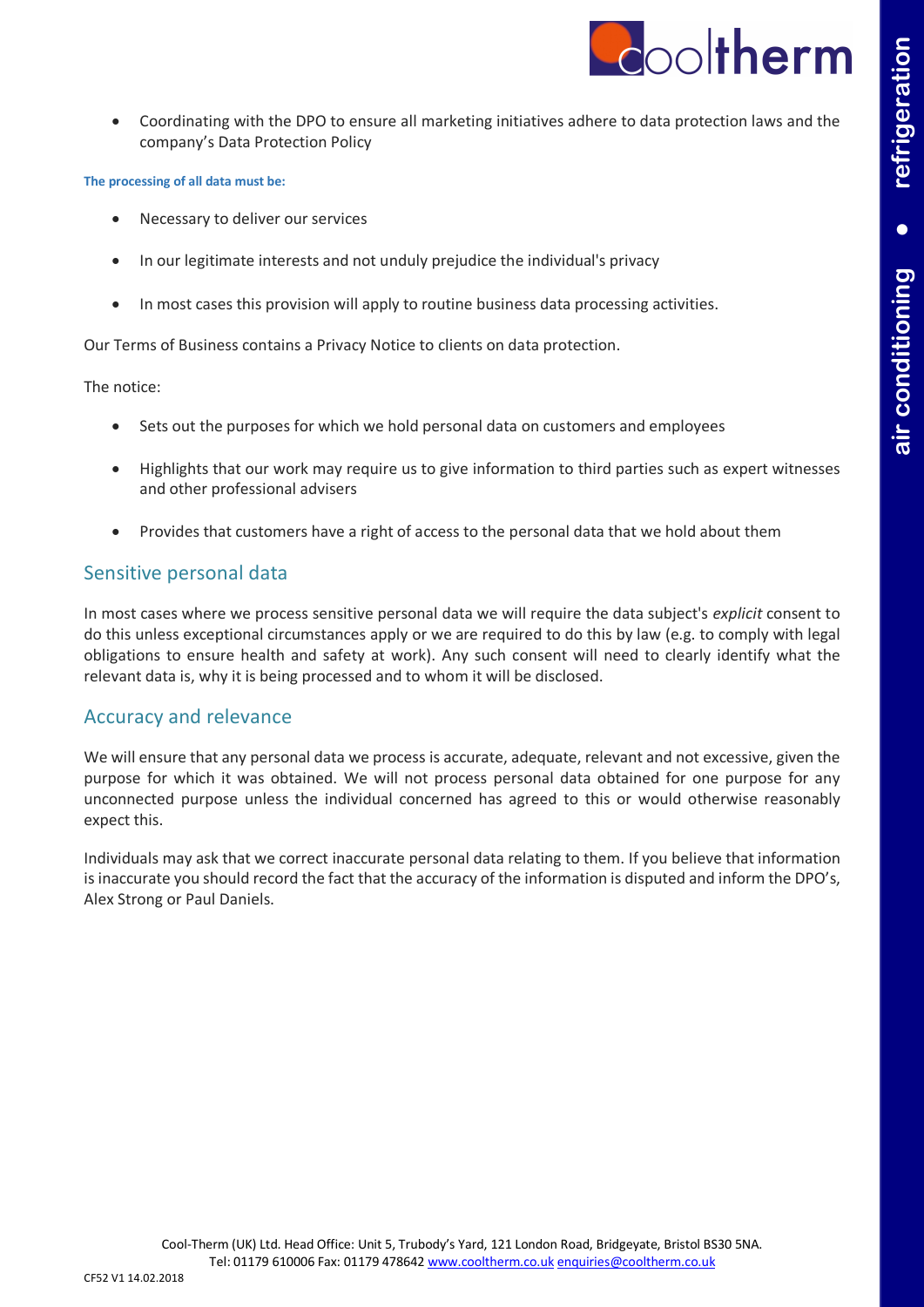

#### Your personal data

You must take reasonable steps to ensure that personal data we hold about you is accurate and updated as required. For example, if your personal circumstances change, please inform the Data Protection Officer's so that they can update your records.

#### Data security

You must keep personal data secure against loss or misuse. Where other organisations process personal data as a service on our behalf, the DPO's will establish what, if any, additional specific data security arrangements need to be implemented in contracts with those third party organisations.

#### Storing data securely

- In cases when data is stored on printed paper, it should be kept in a secure place where unauthorised personnel cannot access it
- Printed data should be shredded when it is no longer needed
- Data stored on a computer should be protected by strong passwords that are changed regularly. We encourage all staff to use a password manager to create and store their passwords.
- Data stored on CDs or memory sticks must be locked away securely when they are not being used
- The DPO must approve any cloud used to store data
- Servers containing personal data must be kept in a secure location, away from general office space
- Data should be regularly backed up in line with the company's backup procedures
- Data should never be saved directly to mobile devices such as laptops, tablets or smartphones
- All servers containing sensitive data must be approved and protected by security software and strong firewall.

#### Data retention

We must retain personal data for no longer than is necessary. What is necessary will depend on the circumstances of each case, taking into account the reasons that the personal data was obtained, but should be determined in a manner consistent with our data retention guidelines.

#### Transferring data internationally

There are restrictions on international transfers of personal data. You must not transfer personal data anywhere outside the UK without first consulting the Data Protection Officer.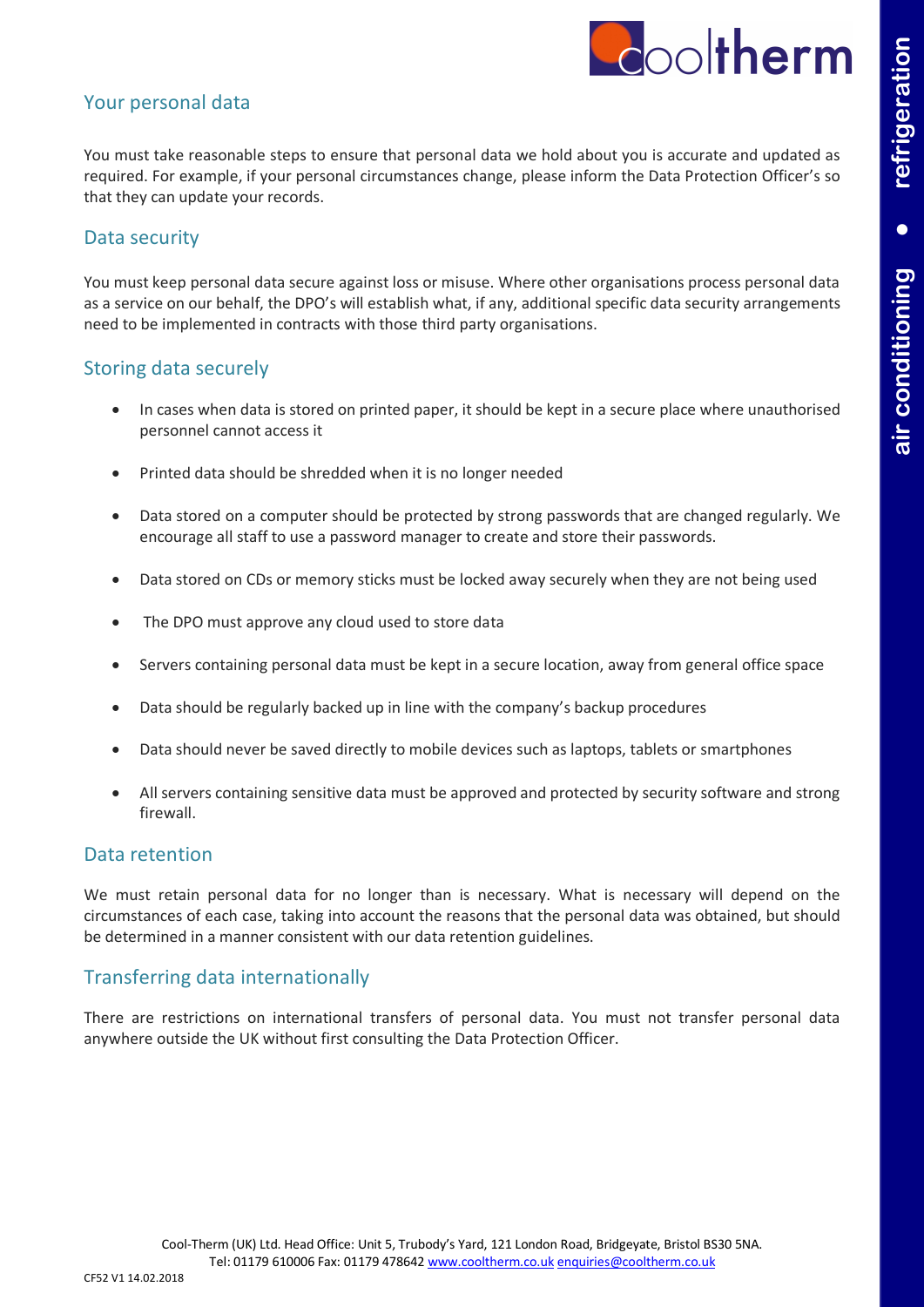

### **Subject access requests**

Please note that under the Data Protection Act 1998, individuals are entitled, subject to certain exceptions, to request access to information held about them.

If you receive a subject access request, you should refer that request immediately to the DPO. We may ask you to help us comply with those requests.

Please contact the Data Protection Officer if you would like to correct or request information that we hold about you. There are also restrictions on the information to which you are entitled under applicable law.

#### Processing data in accordance with the individual's rights

You should abide by any request from an individual not to use their personal data for direct marketing purposes and notify the DPO about any such request.

Do not send direct marketing material to someone electronically (e.g. via email) unless you have an existing business relationship with them in relation to the services being marketed.

Please contact the DPO for advice on direct marketing before starting any new direct marketing activity.

#### **Training**

All staff will receive training on this policy. New joiners will receive training as part of the induction process. Further training will be provided at least every two years or whenever there is a substantial change in the law or our policy and procedure.

Training is provided through an approved online training provider.

It will cover:

- The law relating to data protection
- Our data protection and related policies and procedures.

Completion of training is compulsory.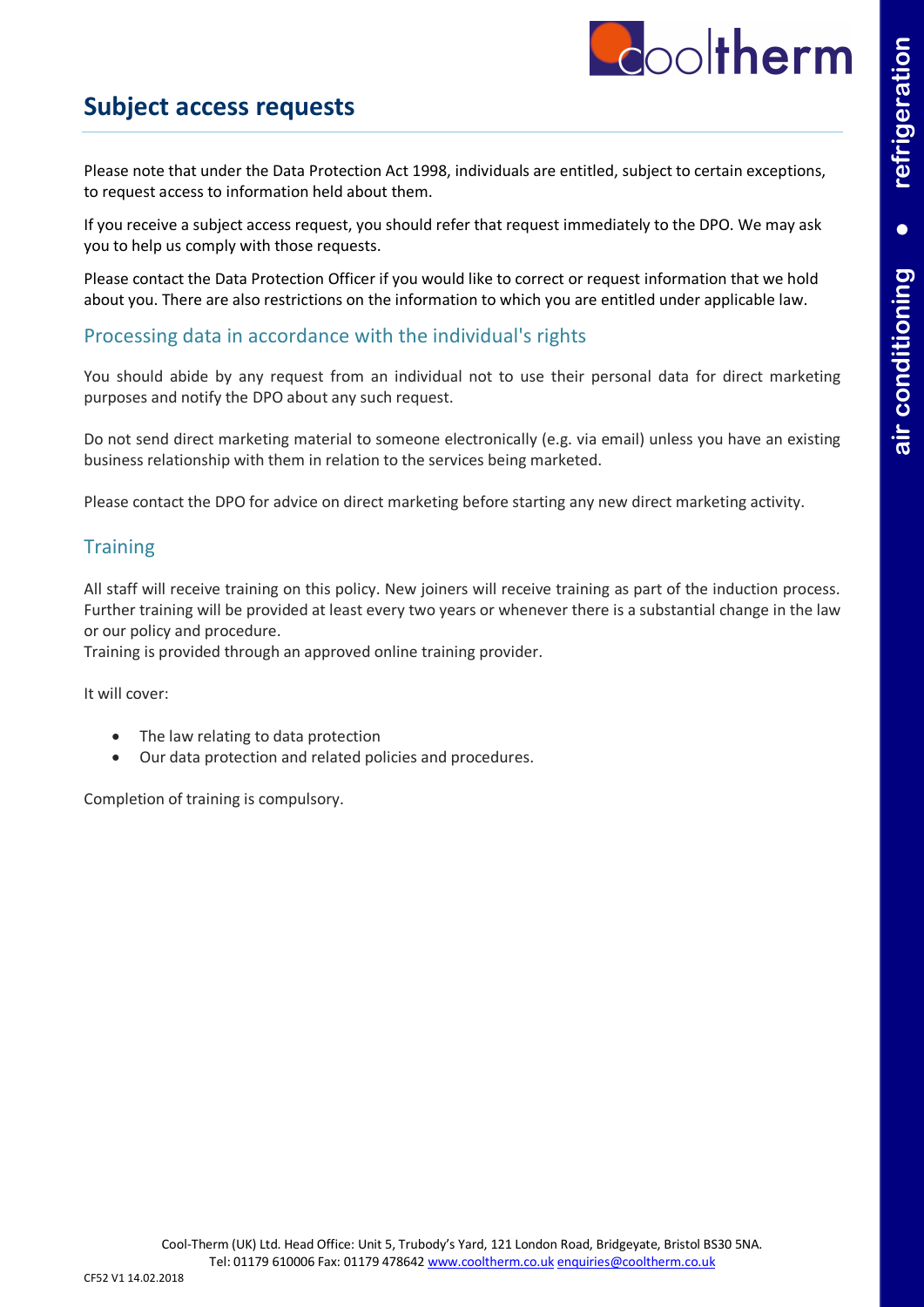### **GDPR provisions**

Where not specified previously in this policy, the following provisions will be in effect on or before 25 May 2018.

#### Privacy Notice - transparency of data protection

Being transparent and providing accessible information to individuals about how we will use their personal data is important for our organisation. The following are details on how we collect data and what we will do with it:

| What information is being collected?                 |  |
|------------------------------------------------------|--|
| Who is collecting it?                                |  |
| How is it collected?                                 |  |
| Why is it being collected?                           |  |
| How will it be used?                                 |  |
| Who will it be shared with?                          |  |
| Identity and contact details of any data controllers |  |
| Details of transfers to third country and safeguards |  |
| <b>Retention period</b>                              |  |

#### Conditions for processing

We will ensure any use of personal data is justified using at least one of the conditions for processing and this will be specifically documented. All staff who are responsible for processing personal data will be aware of the conditions for processing. The conditions for processing will be available to data subjects in the form of a privacy notice.

#### Justification for personal data

We will process personal data in compliance with all six data protection principles. They are as follows,

- 1 a right of access to a copy of the information comprised in their personal data;
- 2 a right to object to processing that is likely to cause or is causing damage or distress;
- 3 a right to prevent processing for direct marketing;
- 4 a right to object to decisions being taken by automated means;
- 5 a right in certain circumstances to have inaccurate personal data rectified, blocked, erased or destroyed; and
- 6 a right to claim compensation for damages caused by a breach of the Act.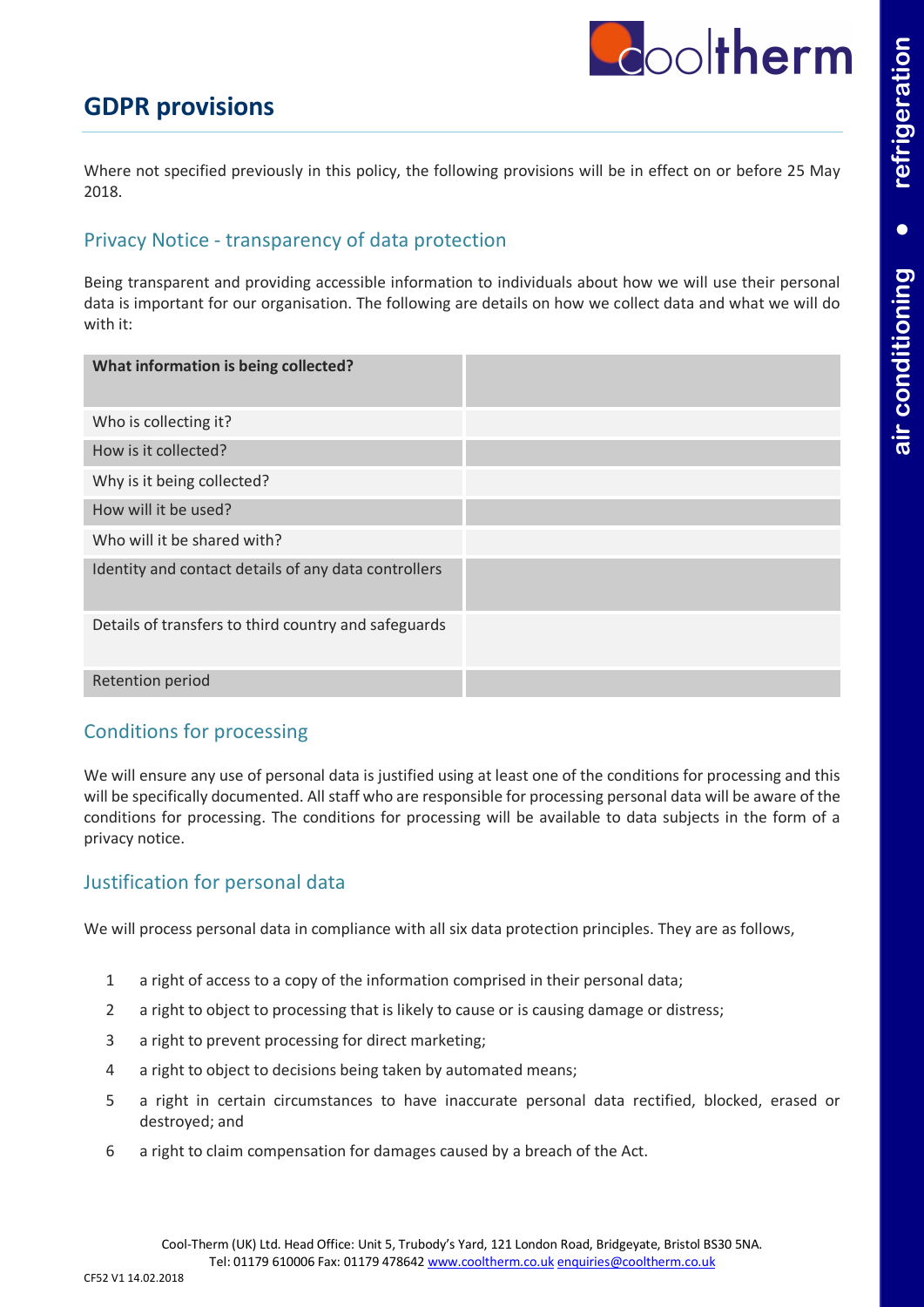

We will document the additional justification for the processing of sensitive data, and will ensure any biometric and genetic data is considered sensitive.

#### Consent

The data that we collect is subject to active consent by the data subject. This consent can be revoked at any time.

#### Criminal record checks

Any criminal record checks are justified by law. Criminal record checks cannot be undertaken based solely on the consent of the subject.

#### Data portability

Upon request, a data subject should have the right to receive a copy of their data in a structured format. These requests should be processed within one month, provided there is no undue burden and it does not compromise the privacy of other individuals. A data subject may also request that their data is transferred directly to another system. This must be done for free.

#### Right to be forgotten

A data subject may request that any information held on them is deleted or removed, and any third parties who process or use that data must also comply with the request. A request can only be refused if an exemption applies.

#### Privacy by design and default

Privacy by design is an approach to projects that promote privacy and data protection compliance from the start. The DPO will be responsible for conducting Privacy Impact Assessments and ensuring that all IT projects commence with a privacy plan.

When relevant, and when it does not have a negative impact on the data subject, privacy settings will be set to the most private by default.

#### International data transfers

No data may be transferred outside of the EEA without first discussing it with the data protection officer. Specific consent from the data subject must be obtained prior to transferring their data outside the EEA.

#### Data audit and register

Regular data audits to manage and mitigate risks will inform the data register. This contains information on what data is held, where it is stored, how it is used, who is responsible and any further regulations or retention timescales that may be relevant.